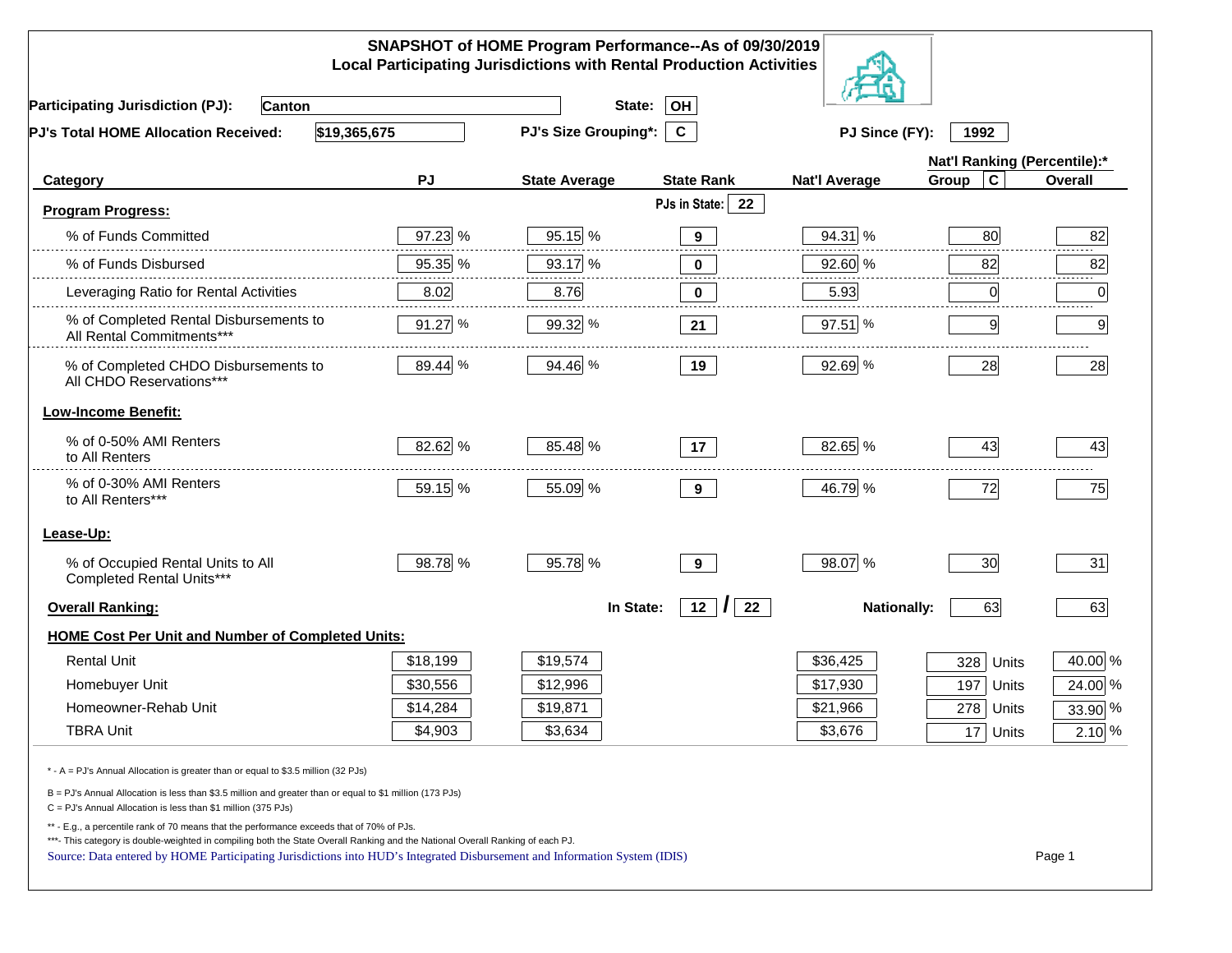|                                                                                                                                                                                                                                                |             |                                     |                                                   |                            |                                  | <b>Program and Beneficiary Characteristics for Completed Units</b> |                                 |                      |                                                    |                            |
|------------------------------------------------------------------------------------------------------------------------------------------------------------------------------------------------------------------------------------------------|-------------|-------------------------------------|---------------------------------------------------|----------------------------|----------------------------------|--------------------------------------------------------------------|---------------------------------|----------------------|----------------------------------------------------|----------------------------|
| <b>Participating Jurisdiction (PJ): Canton</b>                                                                                                                                                                                                 |             |                                     |                                                   | lон                        |                                  |                                                                    |                                 |                      |                                                    |                            |
| <b>Total Development Costs:</b><br>(average reported cost per unit in                                                                                                                                                                          |             | <b>Rental</b>                       | Homebuyer                                         |                            | <b>Homeowner</b>                 |                                                                    | <b>CHDO Operating Expenses:</b> | PJ:                  |                                                    | $1.7\%$                    |
| PJ:<br><b>HOME-assisted projects)</b><br>State:*<br>National:**                                                                                                                                                                                |             | \$101,818<br>\$106,457<br>\$135,225 | \$71,810<br>\$90,001<br>\$88,236                  |                            | \$19,340<br>\$28,303<br>\$26,222 |                                                                    | (% of allocation)               | <b>National Avg:</b> |                                                    | $1.1$ %                    |
| <b>RACE:</b><br>White:                                                                                                                                                                                                                         | %<br>38.6   | $\%$<br>33.5                        | <b>Rental Homebuyer Homeowner</b><br>$\%$<br>67.3 | <b>TBRA</b><br>$\%$<br>0.0 |                                  | <b>HOUSEHOLD TYPE:</b><br>Single/Non-Elderly:                      | %<br>37.3                       | %<br>22.8            | <b>Rental Homebuyer Homeowner</b><br>%<br>23.7     | <b>TBRA</b><br>$\%$<br>0.0 |
| <b>Black/African American:</b><br>Asian:                                                                                                                                                                                                       | 59.0<br>0.0 | 54.8<br>0.0                         | 32.0<br>0.0                                       | 0.0<br>0.0                 | Elderly:                         | Related/Single Parent:                                             | 15.1<br>34.0                    | 4.6<br>44.7          | 31.3<br>16.9                                       | 0.0<br>0.0                 |
| American Indian/Alaska Native:<br>Native Hawaiian/Pacific Islander:                                                                                                                                                                            | 0.3<br>0.0  | 0.0<br>0.0                          | 0.0<br>0.0                                        | 0.0<br>0.0                 | Other:                           | <b>Related/Two Parent:</b>                                         | 9.0<br>4.6                      | 13.7<br>5.1          | 23.0<br>4.7                                        | 0.0<br>0.0                 |
| American Indian/Alaska Native and White:<br>Asian and White:                                                                                                                                                                                   | 0.0<br>0.0  | 0.0<br>0.0                          | 0.0<br>0.0                                        | 0.0<br>0.0                 |                                  |                                                                    |                                 |                      |                                                    |                            |
| <b>Black/African American and White:</b><br>American Indian/Alaska Native and Black:                                                                                                                                                           | 1.2<br>0.0  | 2.5<br>0.0                          | 0.4<br>0.0                                        | 0.0<br>0.0                 |                                  |                                                                    |                                 |                      |                                                    |                            |
| <b>Other Multi Racial:</b><br>Asian/Pacific Islander:                                                                                                                                                                                          | 0.3<br>0.0  | 0.0<br>0.0                          | 0.0<br>0.0                                        | 0.0<br>0.0                 |                                  |                                                                    |                                 |                      |                                                    |                            |
| <b>ETHNICITY:</b><br><b>Hispanic</b>                                                                                                                                                                                                           | 0.6         | 0.0                                 | 0.4                                               | 0.0                        |                                  |                                                                    |                                 |                      |                                                    |                            |
| <b>HOUSEHOLD SIZE:</b>                                                                                                                                                                                                                         |             |                                     |                                                   |                            |                                  | <b>SUPPLEMENTAL RENTAL ASSISTANCE:</b>                             |                                 |                      |                                                    |                            |
| 1 Person:                                                                                                                                                                                                                                      | 47.5        | 14.2                                | 39.9                                              | 0.0                        | Section 8:                       |                                                                    | 20.4                            | $0.5$ <sup>#</sup>   |                                                    |                            |
| 2 Persons:                                                                                                                                                                                                                                     | 17.6        | 25.4                                | 23.7                                              | 0.0                        | <b>HOME TBRA:</b>                |                                                                    | 2.5                             |                      |                                                    |                            |
| 3 Persons:                                                                                                                                                                                                                                     | 14.5        | 25.9                                | 11.2                                              | 0.0                        | Other:                           |                                                                    | 19.1                            |                      |                                                    |                            |
| 4 Persons:                                                                                                                                                                                                                                     | 12.7        | 11.2                                | 13.3                                              | 0.0                        |                                  | No Assistance:                                                     | 58.0                            |                      |                                                    |                            |
| 5 Persons:                                                                                                                                                                                                                                     | 4.0         | 10.7                                | 7.2                                               | 0.0                        |                                  |                                                                    |                                 |                      |                                                    |                            |
| 6 Persons:                                                                                                                                                                                                                                     | 2.8         | 2.0                                 | 3.6                                               | 0.0                        |                                  |                                                                    |                                 |                      |                                                    |                            |
| 7 Persons:                                                                                                                                                                                                                                     | 0.6         | 1.5                                 | 0.7                                               | 0.0                        |                                  |                                                                    |                                 |                      |                                                    |                            |
| 8 or more Persons:                                                                                                                                                                                                                             | 0.3         | 0.0                                 | 0.4                                               | 0.0                        |                                  | # of Section 504 Compliant Units:                                  |                                 | 71                   |                                                    |                            |
| * The State average includes all local and the State PJs within that state<br>** The National average includes all local and State PJs, and Insular Areas<br># Section 8 vouchers can be used for First-Time Homebuyer Downpayment Assistance. |             |                                     |                                                   |                            |                                  |                                                                    |                                 |                      |                                                    |                            |
| Source: Data entered by HOME Participating Jurisdictions into HUD's Integrated Disbursement and Information System (IDIS)                                                                                                                      |             |                                     |                                                   |                            |                                  |                                                                    |                                 |                      | <b>HOME Program Performance SNAPSHOT</b><br>Page 2 |                            |